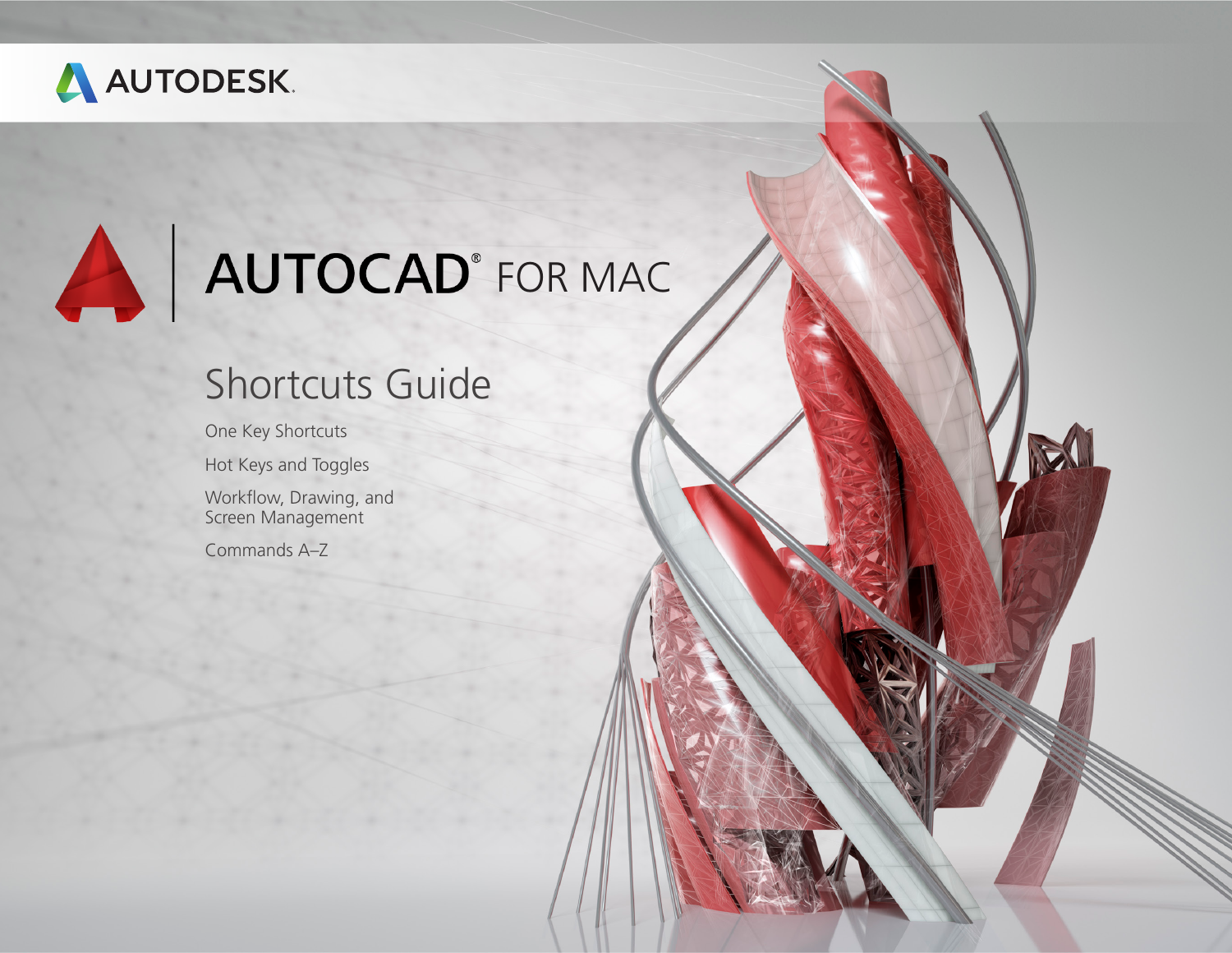

- A ARC / Creates an arc.
- Z ZOOM / Increases or decreases the magnification of the view in the current viewport.
- W WBLOCK / Writes objects or a block to a new drawing file.
- S STRETCH / Stretches objects crossed by a selection window or polygon.
- X EXPLODE / Breaks a compound object into its component objects.
- E **ERASE** / Removes objects from a drawing.
- D **DIMSTYLE** / Creates and modifies dimension styles.
- C CIRCLE / Creates a circle.
- R REDRAW / Refreshes the display in the current viewport.
- F FILLET / Rounds and fillets the edges of objects.
- V VIEW / Saves and restores named views, camera views, layout views, and preset views.
- T MTEXT / Creates a multiline text object.
- G GROUP / Creates and manages saved sets of objects called groups.
- B BLOCK / Creates a block definition from selected objects.
- H HATCH / Fills an enclosed area or selected objects with a hatch pattern, solid fill, or gradient fill.
- J JOIN / Joins similar objects to form a single, unbroken object.
- U UNDO / Reverses the most recent action.
- M MOVE / Moves objects a specified distance in a specified direction.
- I INSERT / Inserts a block or drawing into the current drawing.
- O OFFSET / Creates concentric circles, parallel lines, and parallel curves.
- L LINE / Creates straight line segments.
- P PAN / Moves the view planar to the screen.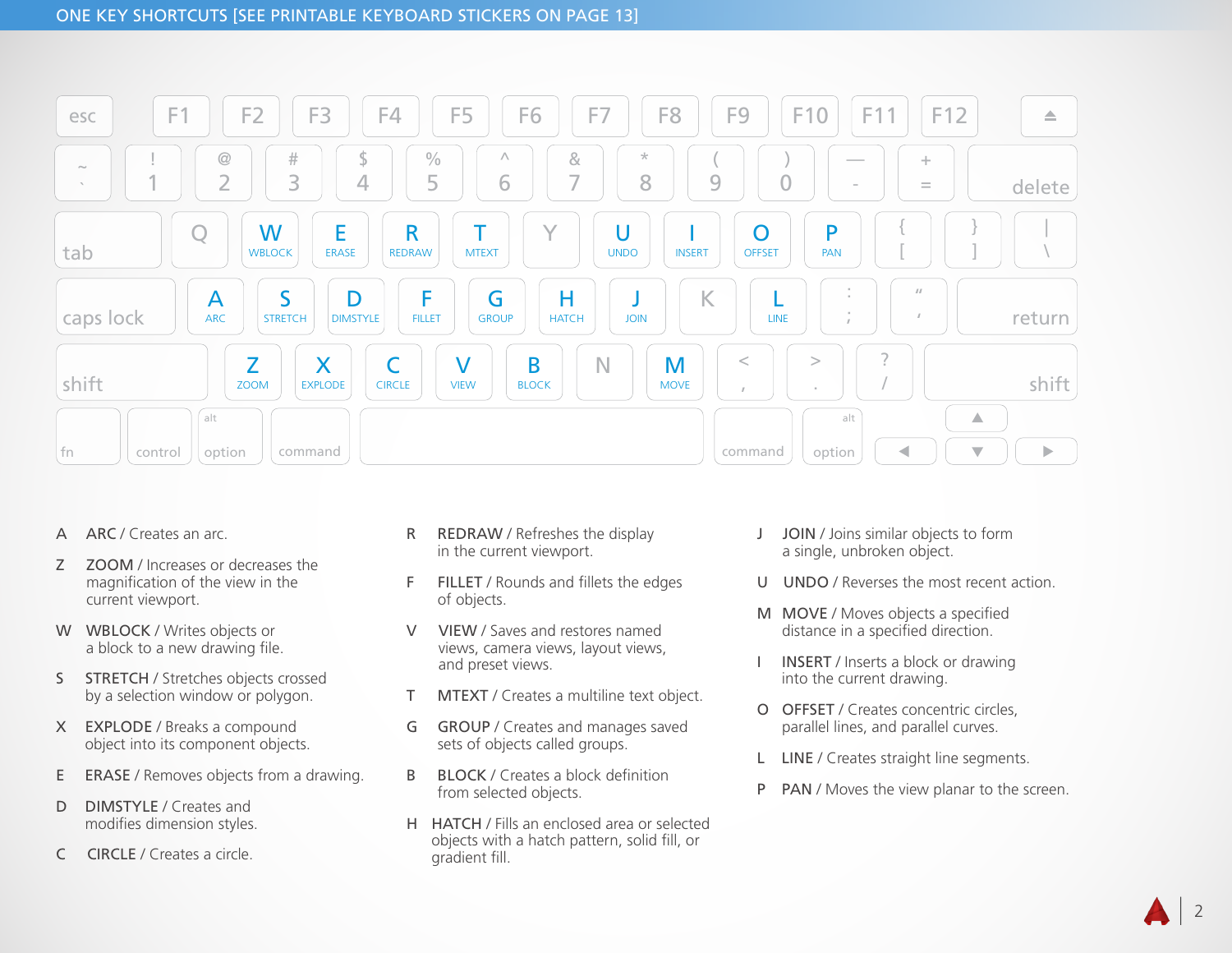### Hot Keys

| $Cmd-1$     | Opens or closes the<br>Tool Sets palette.            |
|-------------|------------------------------------------------------|
| $Cmd-2$     | Opens or closes the<br>Content palette.              |
| $Cmd-3$     | Opens or closes the<br>command window.               |
| $Cmd-4$     | Opens or closes the<br>Layers palette.               |
| $Cmd-5$     | Opens or closes the Properties<br>Inspector palette. |
| $Cmd-6$     | Toggles the status bar.                              |
| $Cmd-7$     | Opens or closes the Reference<br>Manager palette.    |
| $Cmd-8$     | Opens or closes the Project<br>Manager palette.      |
| $Cmd-9$     | Opens or closes the Material<br>Browser palette.     |
| $Cmd-$ /    | Launches the online help<br>(browser).               |
| Cmd-E       | Displays the Export Data dialog.                     |
| $Cmd-F$     | Displays the Find and Replace<br>dialog.             |
| $Cmd-G$     | Groups selected objects.                             |
| $Cmd-I$     | Displays the Properties<br>Inspector palette.        |
| $Cmd-R$     | Regenerates the current<br>viewport.                 |
| $Cmd-W$     | Closes the current drawing.                          |
| $Cmd-+$     | Zooms in 2x.                                         |
| $Cmd-$      | Zooms out 0.5x.                                      |
| Cmd-,       | Displays the Application<br>Preferences dialog.      |
| Cmd-.       | Displays the Quick View dialog.                      |
| Shift-Cmd-C | Displays the color palette.                          |
| Shift-Cmd-; | Displays the Check Spelling<br>dialog.               |

### Toggles

| Fn-F1 or<br>$Cmd-$ /                  | Displays Help.                                             |
|---------------------------------------|------------------------------------------------------------|
| $Fn-F2$                               | Expands or collapses the display<br>of the Command Window. |
| Fn-F3 or<br>Ctrl-F or<br>Ctrl-Shift-F | Toggles object snap mode<br>on and off.                    |
| $Fn-F4$                               | Toggles 3D object snap mode<br>on and off.                 |
| $Fn-F5$                               | Toggles isoplane mode.                                     |
| Fn-F6 or<br>$Cmd-D$ or<br>Ctrl-D or   | Toggles Dynamic UCS mode<br>on and off.                    |
| Fn-F7 or<br>Ctrl-G or<br>Ctrl-Shift-G | Toggles grid display on and off.                           |
| Fn-F8 or<br>Cmd-L or<br>Shift-Cmd-O   | Toggles ortho mode on and off.                             |
| Fn-F9 or<br>Cmd-B or<br>$Ctrl-B$      | Toggles snap mode on and off.                              |
| Fn-F10 or<br>Cmd-U or<br>Ctrl-U       | Toggles polar tracking on<br>and off.                      |
| Shift-Cmd-D                           | Toggles Dynamic Input mode<br>on and off.                  |
| Shift-Cmd-F                           | Toggles Clean Screen mode<br>on and off.                   |
| Shift-Cmd-I or<br>Shift-Ctrl-I        | Toggles Infer Constraints mode<br>on and off.              |
| Shift-Cmd-T                           | Toggles object snap tracking<br>on and off.                |
| Ctrl-I                                | Toggles the coordinates<br>display mode.                   |

| Ctrl-W or<br>Ctrl-Shift-W | Toggles Selection Cycling.                        |
|---------------------------|---------------------------------------------------|
| $Ctrl-H$                  | Toggles PICKSTYLE<br>on and off.                  |
| Shift-Cmd-H               | Toggles the display of<br>all palettes on or off. |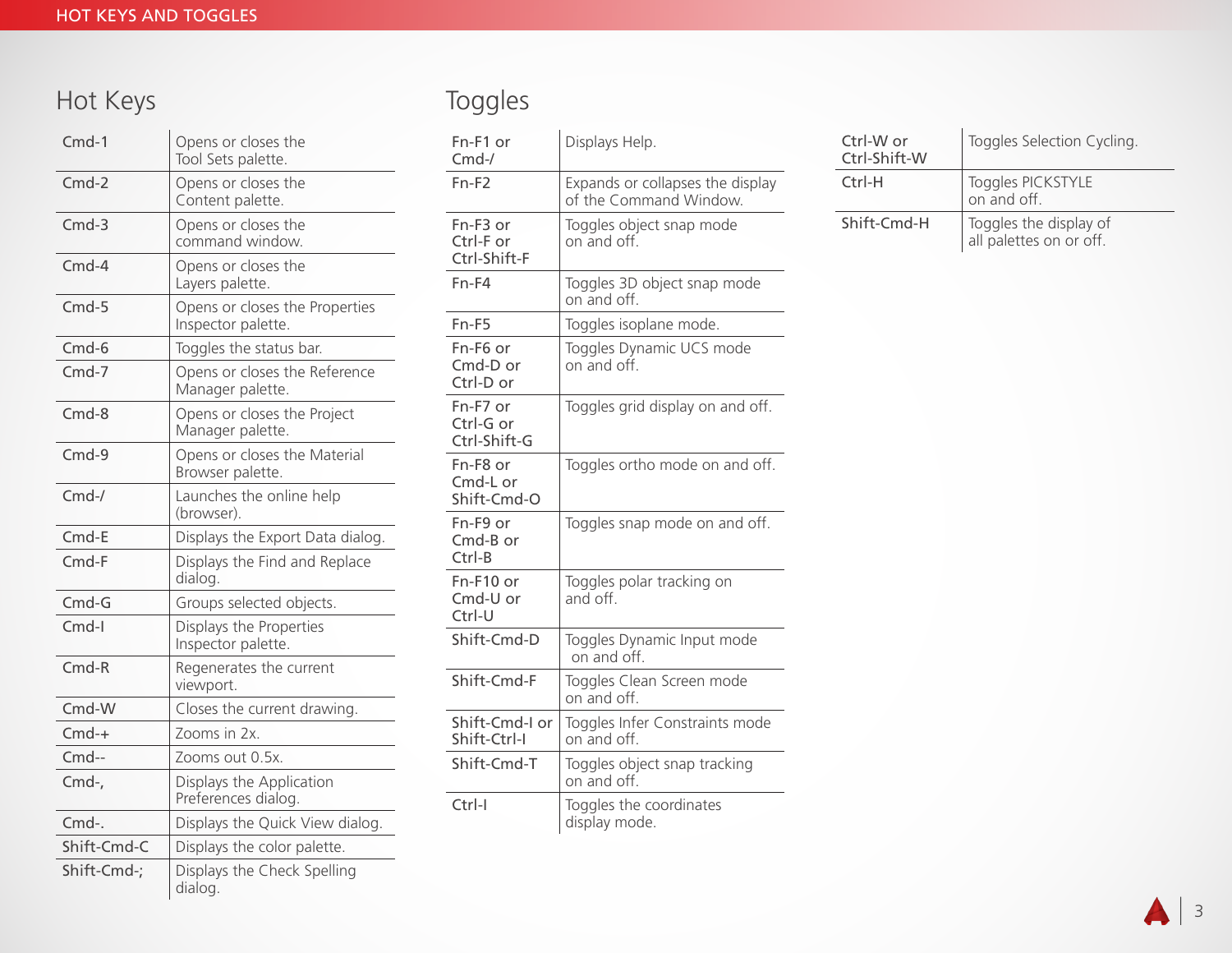### Manage Workflow

| $Cmd-C$ or<br>$Ctrl-C$               | Copies the selected objects<br>to the Clipboard.                            |
|--------------------------------------|-----------------------------------------------------------------------------|
| $Cmd-E$                              | Displays the Export Data<br>dialog box.                                     |
| $Cmd-F$                              | Displays the Find and Replace<br>dialog box.                                |
| Cmd-V or<br>$Ctrl-V$                 | Pastes the contents of the<br>Clipboard to the current layout.              |
| $Cmd-X$ or<br>$Ctrl-X$               | Removes the selected from the<br>drawing and adds them to the<br>Clipboard. |
| Cmd-Y or<br>Ctrl-Y or<br>Shift-Cmd-Z | Reverses the most recent undo.                                              |
| Cmd-Z or<br>$Ctrl-Z$                 | Undoes the most recent action.                                              |
| Ctrl-[ or<br>$Ctrl - \lambda$        | Cancels.                                                                    |
| Shift-Cmd-;                          | Displays the Check Spelling<br>dialog box.                                  |
| Ctrl-J or<br>Ctrl-M                  | Repeats the previous command.                                               |
| Shift-Ctrl-C                         | Copies the selected objects with<br>a specified base point.                 |
| Shift-Ctrl-E                         | Implied Face Extrusion<br>(PressPull).                                      |

### Manage Drawings

| Cmd-A or<br>Ctrl-A                | Selects all objects in the<br>current layout.                                                                           |
|-----------------------------------|-------------------------------------------------------------------------------------------------------------------------|
| $Cmd-G$                           | Groups the selected objects.                                                                                            |
| $Cmd-H$                           | Hides AutoCAD window.                                                                                                   |
| $Cmd-M$                           | Minimizes the current<br>drawing window.                                                                                |
| Cmd-N or<br>Ctrl-N                | Creates new drawing.                                                                                                    |
| Cmd-O or<br>Ctrl-O                | Opens drawing.                                                                                                          |
| $Cmd-P$ or<br>Ctrl-P              | Displays the Print/Plot<br>dialog box.                                                                                  |
| Cmd-Q or<br>Ctrl-Q                | Closes the program.                                                                                                     |
| $Cmd-R$                           | Regenerates the current<br>viewport.                                                                                    |
| Cmd-S or<br>Ctrl-S                | Saves the current drawing.<br>If the drawing has not been<br>saved yet, the Save Drawing As<br>dialog box is displayed. |
| Cmd-W                             | Closes the current drawing.                                                                                             |
| Cmd-Opt-W                         | Closes all drawings.                                                                                                    |
| Shift-Cmd-G                       | Ungroups the selected group.                                                                                            |
| Shift-Cmd-P                       | Displays the Page Setup<br>Manager.                                                                                     |
| Shift-Cmd-R                       | Regenerates all viewports in the<br>current layout.                                                                     |
| Shift-Cmd-S<br>or<br>Shift-Ctrl-S | Displays the Save Drawing As<br>dialog box.                                                                             |
| Ctrl-A                            | Selects all objects in the<br>current layout.                                                                           |
| Cmd-Opt-M                         | Minimizes all.                                                                                                          |

### Manage Screen

| $Fn-F11$                         | Hides all open windows.                                                                               |
|----------------------------------|-------------------------------------------------------------------------------------------------------|
| $Fn-F12$                         | Display dashboard.                                                                                    |
| Cmd-1 or<br>$Ctrl-3$             | Opens or closes the<br>Tool Sets palette.                                                             |
| Cmd-2 or<br>Ctrl-2               | Opens or closes the<br>Content palette on and off.                                                    |
| Cmd-3 or<br>$Ctrl-9$             | Shows or hides the<br>Command Window.                                                                 |
| $Cmd-4$                          | Opens or closes the.<br>Layers palette.                                                               |
| Cmd-5 or<br>Cmd-I or<br>$Ctrl-1$ | Opens or closes the<br>Properties Inspector palette.                                                  |
| $Cmd-6$                          | Toggles the display of the status<br>bar on and off.                                                  |
| $Cmd-7$                          | Opens or closes the<br>Reference Manager palette.                                                     |
| Cmd-8 or<br>$Ctrl-4$             | Project Manager.                                                                                      |
| $Cmd-9$                          | Material Browser.                                                                                     |
| Cmd-0 or<br>Ctrl-0               | Toggles Clean Screen on and<br>off.                                                                   |
| $Cmd-$                           | Zooms out.                                                                                            |
| $Cmd-+$                          | Zooms in.                                                                                             |
| Cmd-,                            | Options.                                                                                              |
| Cmd-. or<br>Shift-Cmd-.          | Displays the Quick View<br>dialog box.                                                                |
| Shift-Cmd-C                      | Displays the Color Palette.<br>Select a new color to make<br>it the current color for new<br>objects. |
| Cmd-Opt-H                        | Hides the Windows of<br>all other applications.                                                       |
| Cmd-Opt-I                        | Properties.                                                                                           |
| Cmd-Opt-T                        | Toggles Toolset Palette.                                                                              |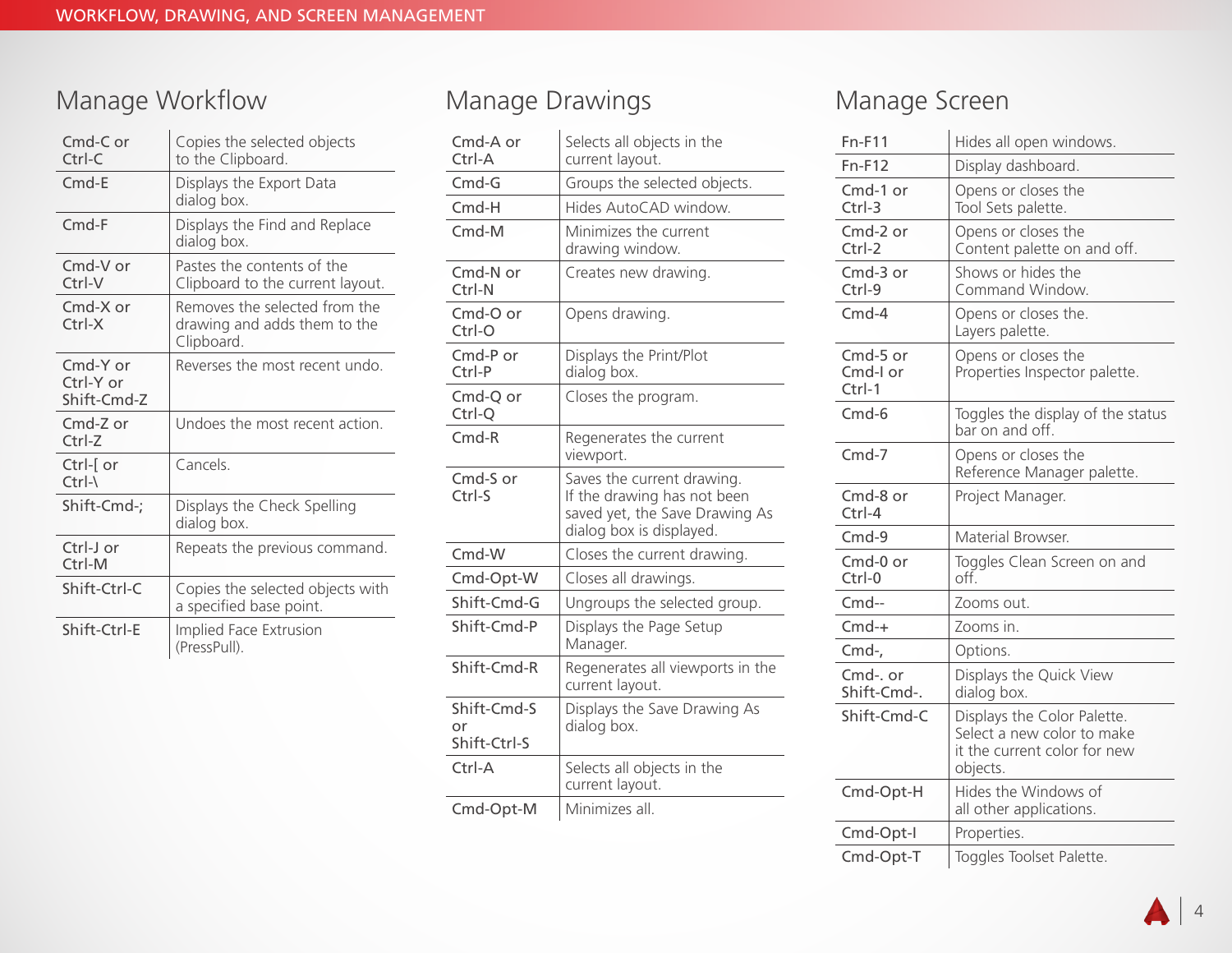### #

- 3A 3DARRAY / Creates copies of objects arranged in a 3D pattern.
- 3AL 3DALIGN / Aligns objects in 3D.

### 3DMIRROR

 MIRROR3D / Mirrors objects across a specified mirroring plane.

- 3DO 3DORBIT / Rotates the view in 3D space, but constrained to horizontal and vertical orbit only.
- 3F 3DFACE / Creates a 3D polyface mesh by specifying each vertex; also can specify whether an edge segment is invisible.
- 3M 3DMOVE / Moves selected objects along an axis or plane.
- 3P 3DPOLY / Creates a 3D polyline.
- 3R 3DROTATE / Rotates selected objects about a specified axis.
- 3S 3DSCALE / Scales selected objects along a specified plane or axis, or uniformly along all 3 axes.

### A

- A ARC / Creates an arc.
- AA AREA / Calculates the area and perimeter of objects or of defined areas.
- AC BACTION / Adds an action to a dynamic block definition.
- AL ALIGN / Aligns objects with other objects in 2D and 3D.
- AP APPLOAD / Load Application.
- AR ARRAY / Creates multiple copies of objects in a pattern.
- ATE ATTEDIT / Changes attribute information in a block.
- ATI ATTIPEDIT / Changes the textual content of an attribute within a block.
- ATT ATTDEF / Redefines a block and updates associated attributes.
- ATTE ATTEDIT / Changes attribute information in a block.

### B

- B BLOCK / Creates a block definition from selected objects.
- BC BCLOSE / Closes the Block Editor.
- BE BEDIT / Opens the block definition in the Block Editor.
- BH HATCH / Fills an enclosed area or selected objects with a hatch pattern, solid fill, or gradient fill.

### BLENDSRF

- SURFBLEND / Creates a transition surface between two existing surfaces or solids.
- BO BOUNDARY / Creates a region or a polyline from an enclosed area.
- BPUB PUBLISH / Publishes a set of drawings to PDF files or printers.
- BR BREAK / Breaks the selected object between two points.
- BS BSAVE / Saves the current block definition.
- BVS BVSTATE / Creates, sets, or deletes a visibility state in a dynamic block.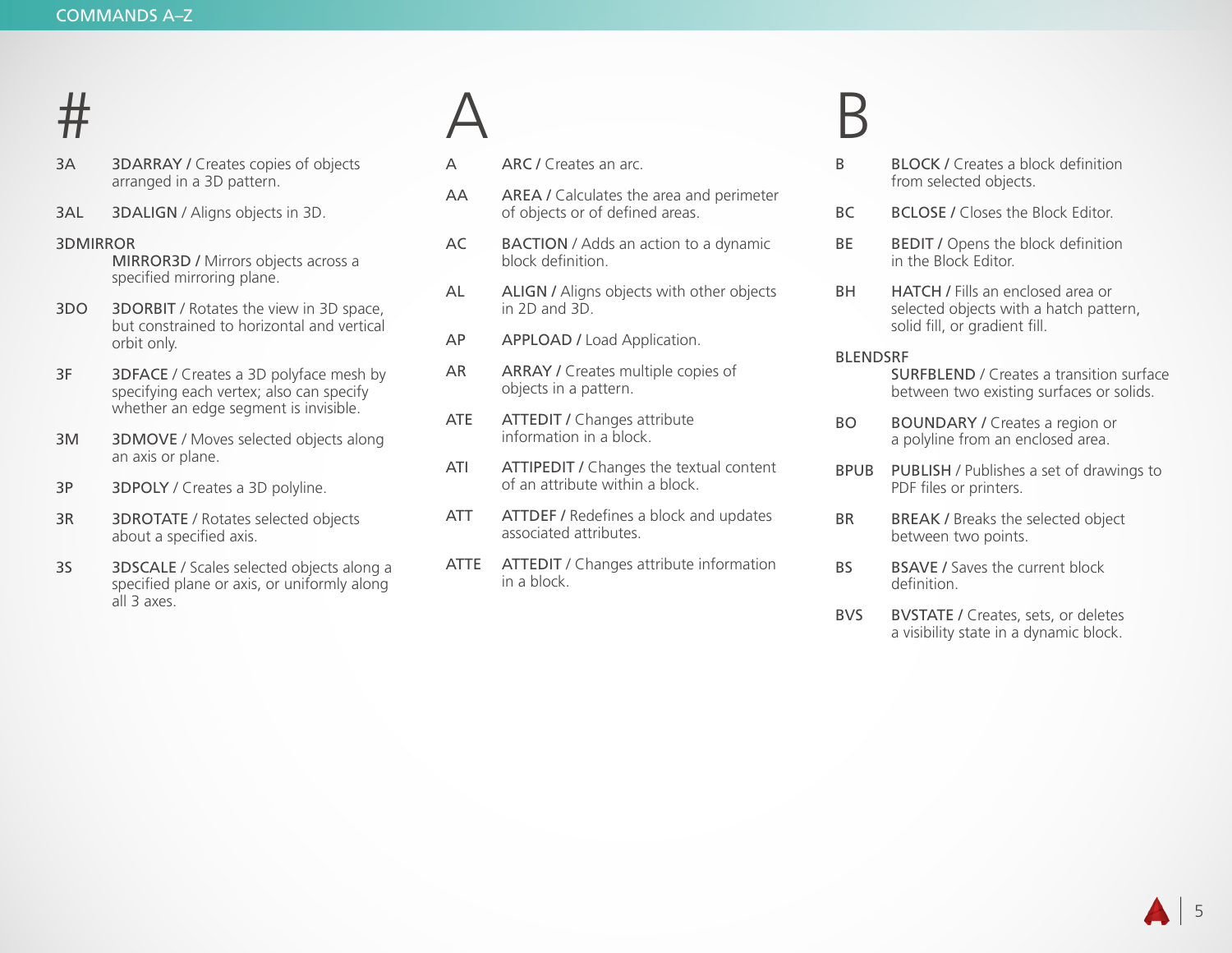### C

CIRCLE / Creates a circle.

- CBAR CONSTRAINTBAR / A toolbar-like UI element that displays the available geometric constraints on an object.
- CH PROPERTIES / Controls properties of existing objects.
- CHA CHAMFER / Bevels the edges of objects.
- CL COMMANDLINE / Displays the Command Line window.

### CLIPVIEWPORT

VPCLIP / Clips layout viewport objects and reshapes the viewport border.

- CO COPY / Copies objects a specified distance in a specified direction.
- COL COLOR / Sets the color for new objects.

### COMMANDHIDE

 COMMANDLINEHIDE / Hides the Command Line window.

### **CREASE**

 MESHCREASE / Selects mesh subojects to crease.

### CREATESOLID

 SURFSCULPT / Converts a group of surfaces that enclose a watertight region to a 3D solid.

### **CSETTINGS**

 CONSTRAINTSETTINGS / Controls the display of geometric constraints on constraint bars.

- CT CTABLESTYLE / Sets the name of the current table style.
- CUBE NAVVCUBE / Controls the visibility and display properties of the ViewCube tool.

### $\Box$

CURVATUREANALYSIS

 ANALYSISCURVATURE / Evaluates areas of high and low surface curvature by displaying a color gradient.

### **CUSTOMIZE**

 CUI / Manages the customized user interface elements.

- CYL CYLINDER / Creates a 3D solid cylinder.
- D **DIMSTYLE / Creates and modifies** dimension styles.
- DAL DIMALIGNED / Creates an aligned linear dimension.
- DAN DIMANGULAR / Creates an angular dimension.
- DAR DIMARC / Creates an arc length dimension.
- DBA DIMBASELINE / Creates a linear, angular, or ordinate dimension from the baseline of the previous or selected dimension.
- DCE DIMCENTER / Creates the center mark or the centerlines of circles and arcs.
- DCO DIMCONTINUE / Creates a dimension that starts from an extension line of a previously created dimension.
- DCON DIMCONSTRAINT / Applies dimensional constraints to selected objects or points on objects.
- DDA DIMDISASSOCIATE / Removes associativity from selected dimensions.
- DDI DIMDIAMETER / Creates a diameter dimension for a circle or an arc.

### D

### DDPTYPE

PTYPE / Specifies the display style and size of point objects.

### DDVPOINT

 VPOINT / Sets the viewing direction for a 3D visualization of the drawing.

DED DIMEDIT / Edits dimension text and extension lines.

### DELCON

 DELCONSTRAINT / Removes all geometric and dimensional constraints from a selection set of objects.

- DI DIST / Measures the distance and angle between two points.
- DIV DIVIDE / Creates evenly spaced point objects or blocks along the length or perimeter of an object.
- DJL DIMJOGLINE / Adds or removes a jog line on a linear or aligned dimension.
- DJO DIMJOGGED / Creates jogged dimensions for circles and arcs.
- DL DATALINK / The Data Link dialog box is displayed.
- DLI DIMLINEAR / Creates a linear dimension.
- DLU DATALINKUPDATE / Updates data to or from an established external data link.
- DO DONUT / Creates a filled circle or a wide ring.
- DOR DIMORDINATE / Creates ordinate dimensions.
- DOV DIMOVERRIDE / Controls overrides of system variables used in selected dimensions.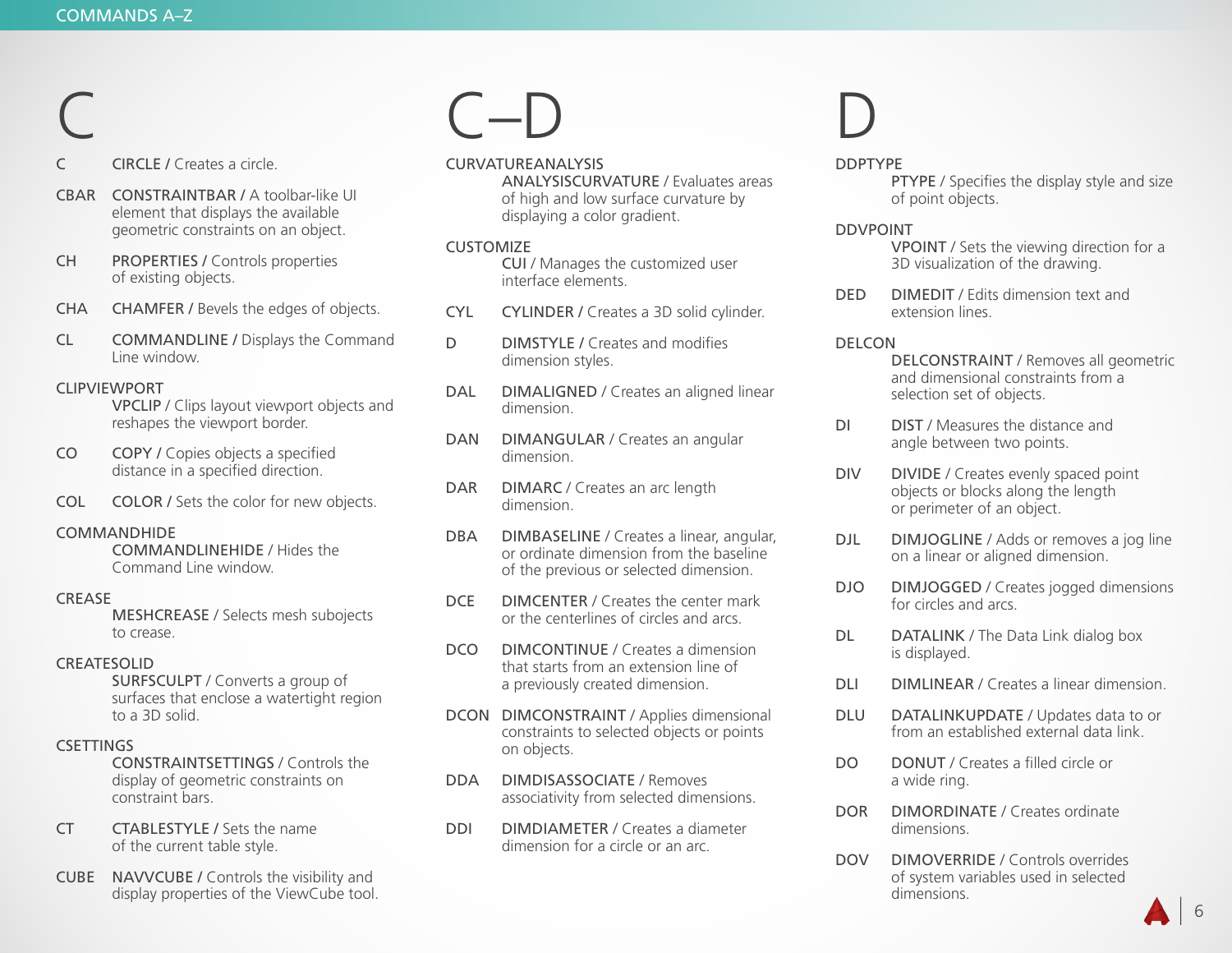### D

- DR DRAWORDER / Changes the draw order of images and other objects.
- DRA DIMRADIUS / Creates a radius dimension for a circle or an arc.

### DRAFTANGLEANALYSIS

 ANALYSISDRAFTANGLE / Evaluates whether a model has adequate draft between a part and its mold.

- DRE DIMREASSOCIATE / Associates or re-associates selected dimensions to objects or points on objects.
- DRM DRAWINGRECOVERY / Displays a list of drawing files that can be recovered after a program or system failure.
- DS DSETTINGS / Sets grid and snap, polar and object snap tracking, object snap modes, Dynamic Input, and Quick Properties.
- DT **TEXT** / Creates a single-line text object.
- DV DVIEW / Defines parallel projection or perspective views by using a camera and target.

### E–F

- E ERASE / Removes objects from a drawing.
- ED TEXTEDIT / Edits a dimensional constraint, dimension, or text object.
- EL ELLIPSE / Creates an ellipse or an elliptical arc.
- ER EXTERNALREFERENCES / Opens the External References palette.
- EX EXTEND / Extends objects to meet the edges of other objects.
- EXIT QUIT / Exits the program.
- EXP EXPORT / Saves the objects in a drawing to a different file format.
- EXT EXTRUDE / Extends the dimensions of a 2D object or 3D face into 3D space.

### EXTENDSRF

 SURFEXTEND / Creates new surface by extending existing surface.

F FILLET / Rounds and fillets the edges of objects.

### FILLETSRF

 SURFFILLET / Creates new surface by filleting existing surface.

### FREEPOINT

 POINTLIGHT / Creates lighting effect that radiates in all directions from its location.

FSHOT FLATSHOT / Creates a 2D representation of all 3D objects based on the current view.

### FULLSCREEN

 CLEANSCREENON / Clears the screen of the menu bar and all palettes.

### FULLSCREENOFF

 CLEANSCREENOFF / Restores the state of display before CLEANSCREENON was used.

## G–H

- G GROUP / Creates and manages saved sets of objects called groups.
- GCON GEOCONSTRAINT / Applies or persists geometric relationships between objects or points on objects.
- GD GRADIENT / Fills an enclosed area or selected objects with a gradient fill.

### GENERATESECTION

 SECTIONPLANETOBLOCK / Saves 2D and 3D sections as blocks.

- H HATCH / Fills an enclosed area or selected objects with a hatch pattern, solid fill, or gradient fill.
- HB HATCHTOBACK / Sets the draw order for all hatches in the drawing to be behind all other objects.
- HE **HATCHEDIT** / Modifies an existing hatch or fill.
- HI HIDE / Regenerates a 3D wireframe model with hidden lines suppressed.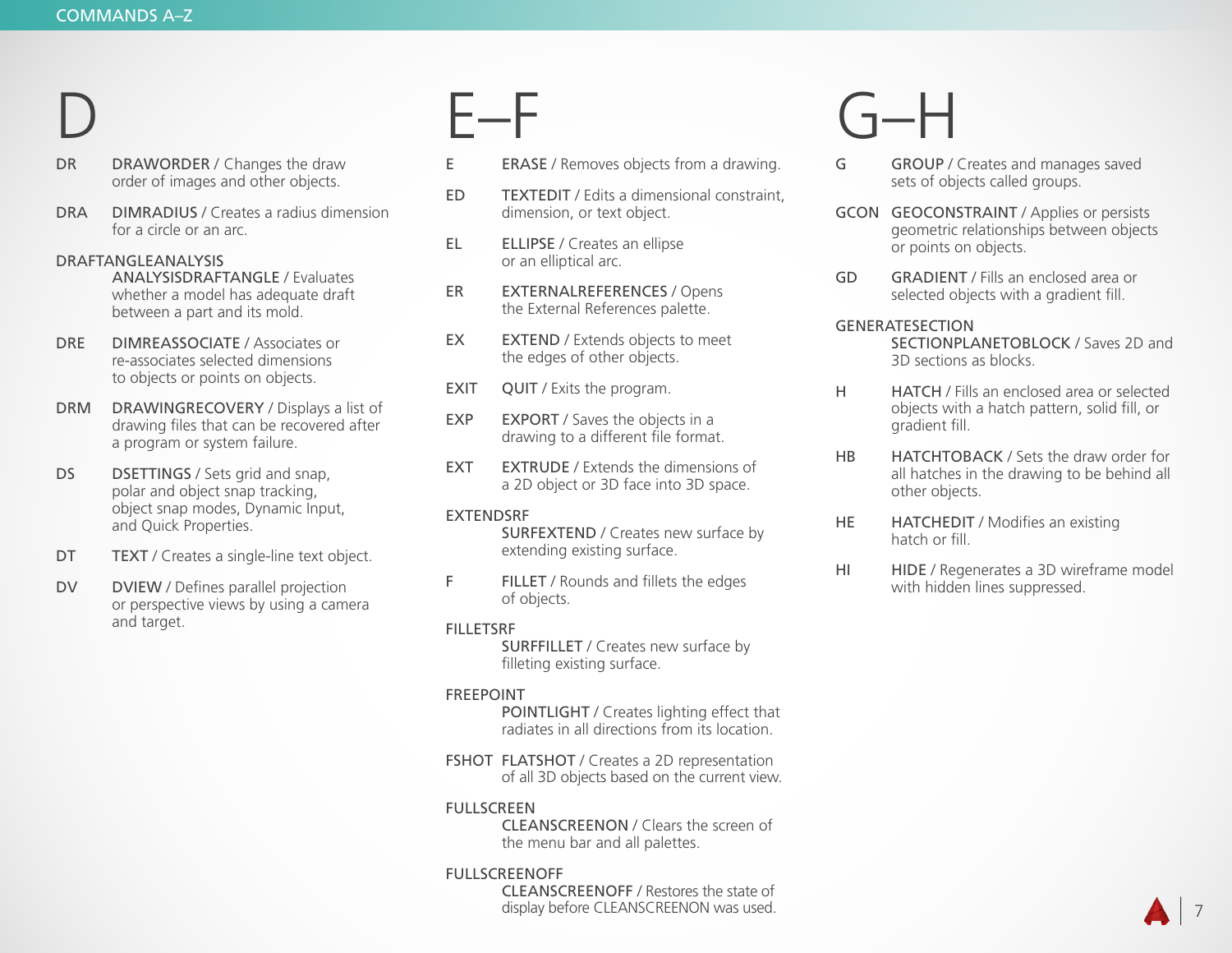$|-$ 

- INSERT / Inserts a block or drawing into the current drawing.
- IAD IMAGEADJUST / Controls the image display of the brightness, contrast, and fade values of images.
- IAT IMAGEATTACH / Inserts a reference to an image file.
- ICL IMAGECLIP / Crops the display of a selected image to a specified boundary.
- ID ID / Displays the UCS coordinate values of a specified location.
- IM IMAGE / Displays the External References palette.
- IMP IMPORT / Imports files of different formats into the current drawing.
- IN INTERSECT / Creates a 3D solid, surface, or 2D region from overlapping solids, surfaces, or regions.
- INF INTERFERE / Creates a temporary 3D solid from the interferences between two sets of selected 3D solids.

### ISOLATE

 ISOLATEOBJECTS / Displays selected objects across layers; unselected objects are hidden.

- J JOIN / Joins similar objects to form a single, unbroken object.
- JOG DIMJOGGED / Creates jogged dimensions for circles and arcs.

### JOGSECTION

 SECTIONPLANEJOG / Creates a section plane that has multiple segments.

- L **LINE** / Creates straight line segments.
- LA LAYER / Manages layers and layer properties.
- LAS LAYERSTATE / Saves, restores, and manages named layer states.
- LAYERFREEZE LAYFRZ / Freezes the layer of the selected object.

### LAYERHIDE

L

 LAYOFF / Turns off the layer of a selected object.

### LAYERISOLATE

 LAYISO / Hides or locks all layers except those of the selected objects.

### LAYERLOCK

LAYLCK / Locks the layer of a selected object.

### LAYERMAKECURRENT

 LAYMCUR / Sets the current layer to that of a selected object.

### LAYERMATCH

 LAYMCH / Changes the layer of a selected object to match the destination layer.

### LAYERUNISOLATE

 LAYUNISO / Restores all layers that were hidden or locked with the LAYISO command.

### LAYERUNLOCK

LAYULK / Unlocks the layer of a selected object.

LE QLEADER / Creates a leader and leader annotation.

- LEN LENGTHEN / Changes the length of objects and the included angle of arcs.
- LESS MESHSMOOTHLESS / Decreases the level of smoothness for mesh objects by one level.
- LI LIST / Displays property data for selected objects.
- LO LAYOUT / Creates and modifies drawing layout tabs.
- LT **LINETYPE** / Loads, sets, and modifies linetypes.
- LTS LTSCALE / Changes the scale factor of linetypes for all objects in a drawing.
- LW LWEIGHT / Sets the current lineweight, lineweight display options, and lineweight units.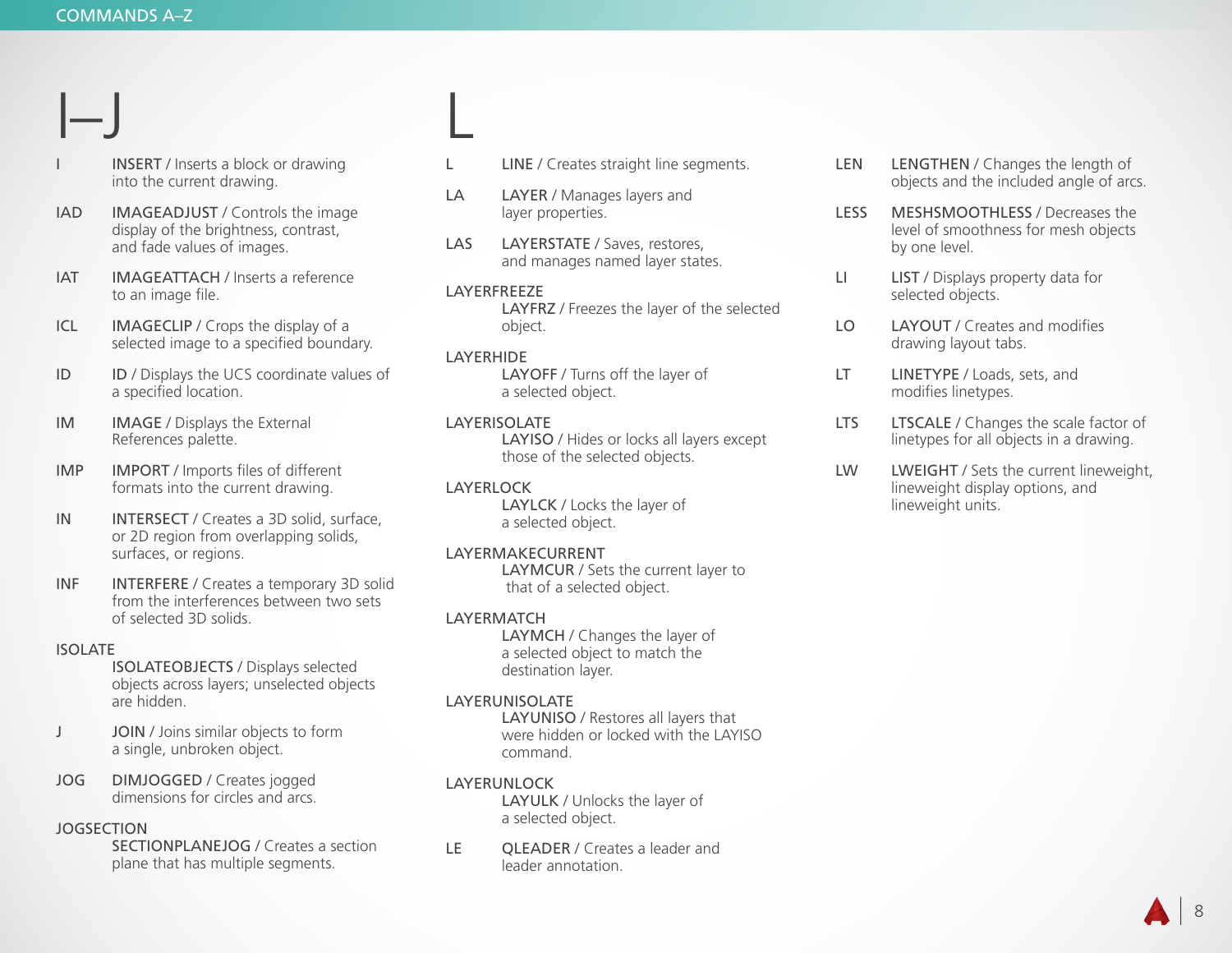## M

- M MOVE / Moves objects a specified distance in a specified direction.
- MA MATCHPROP / Applies the properties of a selected object to other objects.
- ME MEASURE / Creates point objects or blocks at measured intervals along the length or perimeter of an object.
- MEA MEASUREGEOM / Measures the distance, radius, angle, area, and volume of selected objects or sequence of points.
- MI MIRROR / Creates a mirrored copy of selected objects.
- ML MLINE / Creates multiple parallel lines.
- MLA MLEADERALIGN / Aligns and spaces selected multileader objects.
- MLC MLEADERCOLLECT / Organizes selected multileaders that contain blocks into rows or columns, and displays the result with a single leader.
- MLD MLEADER / Creates a multileader object.
- MLE MLEADEREDIT / Adds leader lines to. or removes leader lines from, a multileader object.
- MLS MLEADERSTYLE / Creates and modifies multileader styles.
- MO PROPERTIES / Controls properties of existing objects.
- MORE MESHSMOOTHMORE / Increases the level of smoothness for mesh objects by one level.
- MS MSPACE / Switches from paper space to a model space viewport.

## M–N

- MT MTEXT / Creates a multiline text object.
- MV MVIEW / Creates and controls layout viewports.

### **NETWORKSRF**

 SURFNETWORK / Creates non-planar surfaces in the space between edge subobjects, splines, and other 2D and 3D curves.

### NEWPROJECT

 NEWSHEETSET / Creates a new project data (DST) file that manages drawing layouts, file paths, and project information.

NVIEW VIEW / Saves and restores named views, camera views, layout views, and preset views.

## O

O OFFSET / Creates concentric circles, parallel lines, and parallel curves.

#### OBJECTSELECTIONLIMIT

 PROPOBJLIMIT / Limits the number of objects that can be changed at one time with the Properties Inspector.

### **OFFSETSRF**

 SURFOFFSET / Creates a parallel surface or solid by setting an offset distance from a surface.

OP OPTIONS / Customizes the program settings.

### OPENPROJECT

 OPENSHEETSET / Opens a selected project data (DST) file.

- ORBIT 3DORBIT / Rotates the view in 3D space, but constrained to horizontal and vertical orbit only.
- OS OSNAP / Sets running object snap modes.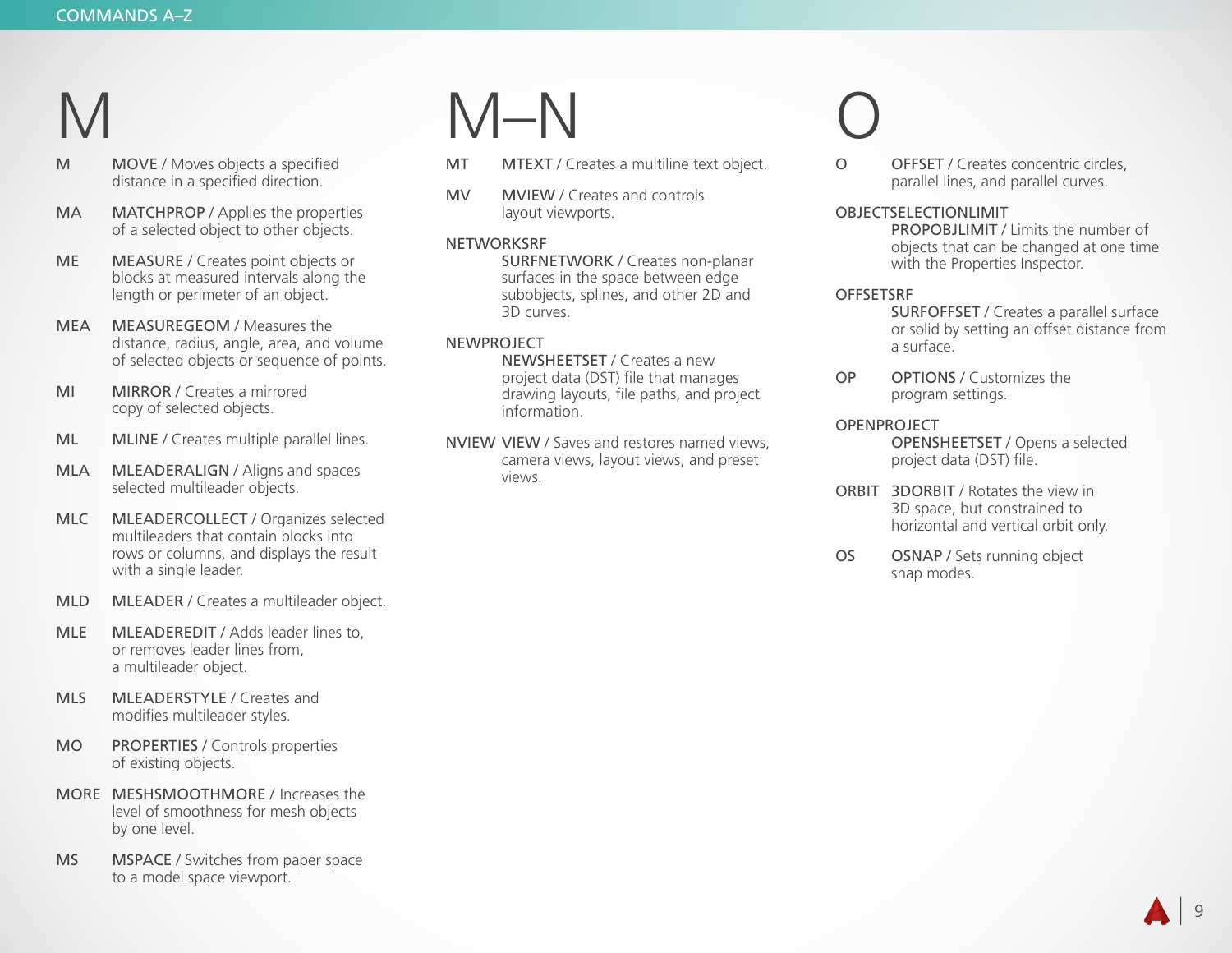### P

- P PAN / Moves the view planar to the screen.
- PA PASTECLIP / Pastes objects from the Clipboard into the current drawing.

#### PALETTESCLOSE

 TOOLSETSCLOSE / Closes the tool palettes window.

PAR PARAMETERS / Controls the associative parameters used in the drawing.

#### PARAM

 BPARAMETER / Adds a parameter with grips to a dynamic block definition.

- PATCH SURFPATCH / Creates a new surface by fitting a cap over a surface edge that forms a closed loop.
- PE PEDIT / Edits polylines and 3D polygon meshes.
- PGP ALIASEDIT / Creates, modifies, and deletes AutoCAD command aliases.
- PL PLINE / Creates a 2D polyline.
- PM SHEETSET / Opens the Project Manager.

### PMAUTOOPEN

 SSMAUTOOPEN / Controls the display behavior of the Project Manager when a drawing associated with a layout is opened.

### PMFOUND

 SSFOUND / Displays the path and file name if a search for a project file is successful.

#### PMHIDE

 SHEETSETHIDE / Closes the Project Manager.

#### PMLAYOUTSTATUS

 SMSHEETSTATUS / Controls how the status data in a project is refreshed.

#### PMLOCATE

 SSLOCATE / Controls whether the project associated with a drawing is located and opened when the drawing is opened.

#### PMPOLLTIME

 SSMPOLLTIME / Controls the time interval between automatic refreshes of the status data in a project.

#### PMSTATE

 SSMSTATE / Indicates whether the Project Manager window is open or closed.

PO POINT / Creates a point object.

POFF HIDEPALETTES / Hides currently displayed palettes (including the command line).

#### POINTOFF

 CVHIDE / Hides the control vertices for both NURBS surfaces and curves.

#### POINTON

 CVSHOW / Displays the control vertices for both NURBS surfaces and curves.

- POL POLYGON / Creates an equilateral closed polyline.
- PON SHOWPALETTES / Restores the display of hidden palettes.
- PR PROPERTIES / Displays Properties palette.

### PRCLOSE

 PROPERTIESCLOSE / Closes the Properties Inspector palette.

PRE PREVIEW / Displays the drawing as it will be plotted.

- PREF OPTIONS / Customizes the program settings.
- PRINT PLOT / Plots a drawing to a plotter, printer, or file.
- PS PSPACE / Switches from a model space viewport to paper space.
- PSOLID POLYSOLID / Creates a 3D wall-like polysolid.
- PU PURGE / Removes unused items, such as block definitions and layers, from the drawing.
- PYR PYRAMID / Creates a 3D solid pyramid.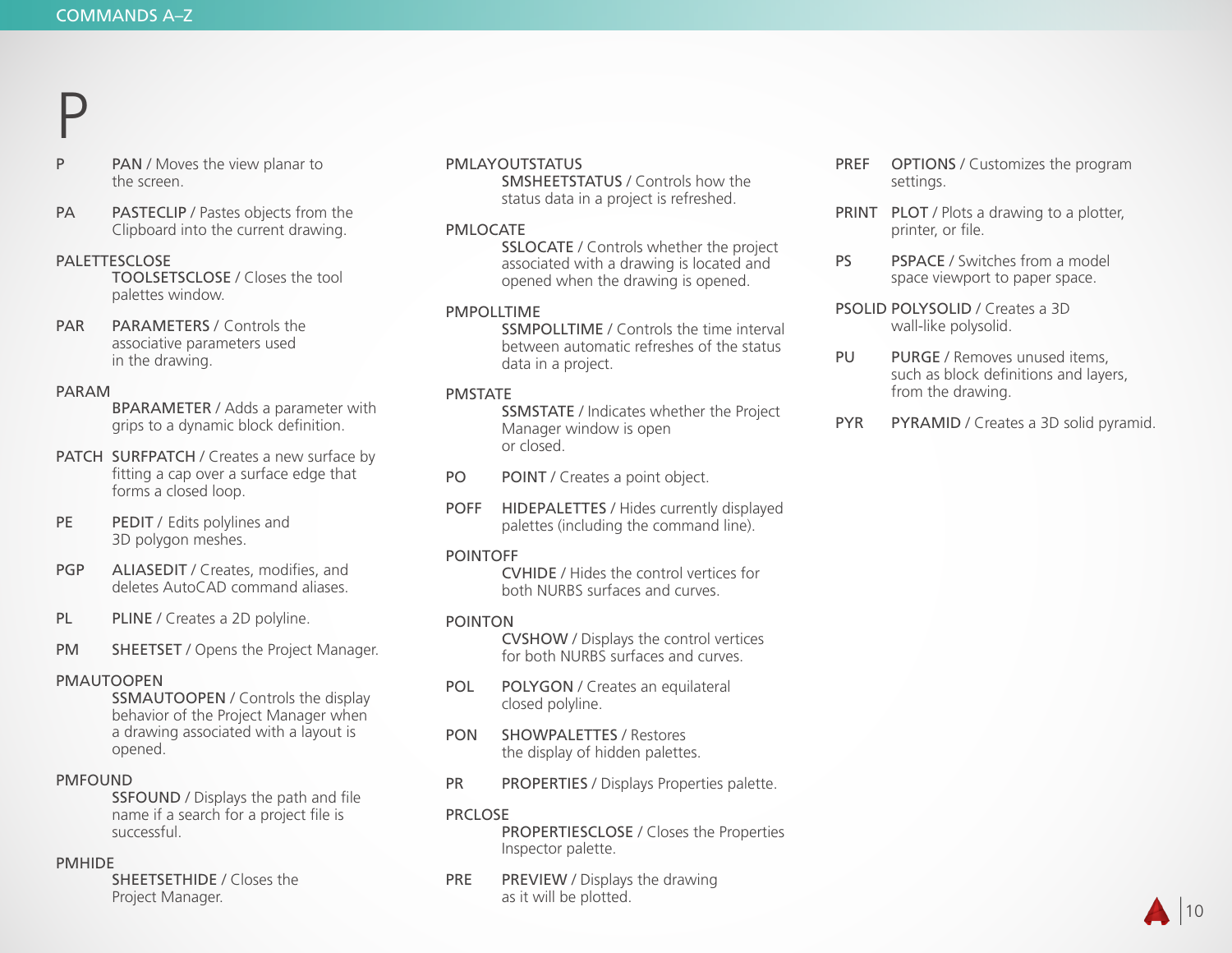## Q–R

QSAVE QSAVE / Saves the current drawing.

- QVD QUICKVIEW / Displays a list of all open drawings, and the layouts contained in the current drawing or the selected drawing when more than one drawing is open.
- R REDRAW / Refreshes the display in the current viewport.
- RA REDRAWALL / Refreshes the display in all viewports.
- RE REGEN / Regenerates the entire drawing from the current viewport.
- REA REGENALL / Regenerates the drawing and refreshes all viewports.

#### REBUILD

 CVREBUILD / Rebuilds the shape of NURBS surfaces and curves.

- REC RECTANG / Creates a rectangular polyline.
- REFINE MESHREFINE / Refines mesh objects.
- REG REGION / Converts an object that encloses an area into a region object.
- REN RENAME / Changes the names assigned to items such as layers and dimension styles.
- REV REVOLVE / Creates a 3D solid or surface by sweeping a 2D object around an axis.

### RIBBON

TOOLSETS / Opens the Tool Sets palette.

#### RIBBONCLOSE

 TOOLSETSCLOSE / Closes the Tool Sets palette.

RO ROTATE / Rotates objects around a base point.

### R–S

- RR RENDER / Creates a photorealistic or realistically shaded image of a 3D solid or surface model.
- RW RENDERWIN / Displays the Render window without starting a rendering operation.
- S **STRETCH** / Stretches objects crossed by a selection window or polygon.
- SC SCALE / Enlarges or reduces selected objects, keeping the proportions of the object the same after scaling.
- SCR SCRIPT / Executes a sequence of commands from a script file.
- SE DSETTINGS / Sets grid and snap, polar and object snap tracking, object snap modes, and Dynamic Input.
- SEC SECTION / Uses the intersection of a plane and solids, surfaces, or mesh to create a region.

### SELECTIONLIMIT

 PROPOBJLIMIT / Limits the number of objects that can be changed at one time with the Properties Inspector.

- **SET SETVAR / Lists or changes the** values of system variables.
- SHA SHADEMODE / Starts the VSCURRENT command.
- SL SLICE / Creates new 3D solids and surfaces by slicing, or dividing, existing objects.

### SMOOTH

 MESHSMOOTH / Converts 3D solids, surfaces, and legacy mesh objects to the enhanced mesh object for smoothing, refinement, creasing, and splitting.

### S

- SN SNAP / Restricts cursor movement to specified intervals.
- SO SOLID / Creates solid-filled triangles and quadrilaterals.
- SP SPELL / Checks spelling in a drawing.
- SPE SPLINEDIT / Edits a spline or spline-fit polyline.
- SPL SPLINE / Creates a smooth curve that passes through or near specified points.

### SPLANE

- SECTIONPLANE / Creates one or more section objects and places them throughout a 3D model.
- SPLIT MESHSPLIT / Splits a mesh face into two faces.
- SSM SHEETSET / Opens the Sheet Set Manager.
- ST STYLE / Creates, modifies, or specifies text styles.
- SU SUBTRACT / Combines selected 3D solids, surfaces, or 2D regions by subtraction.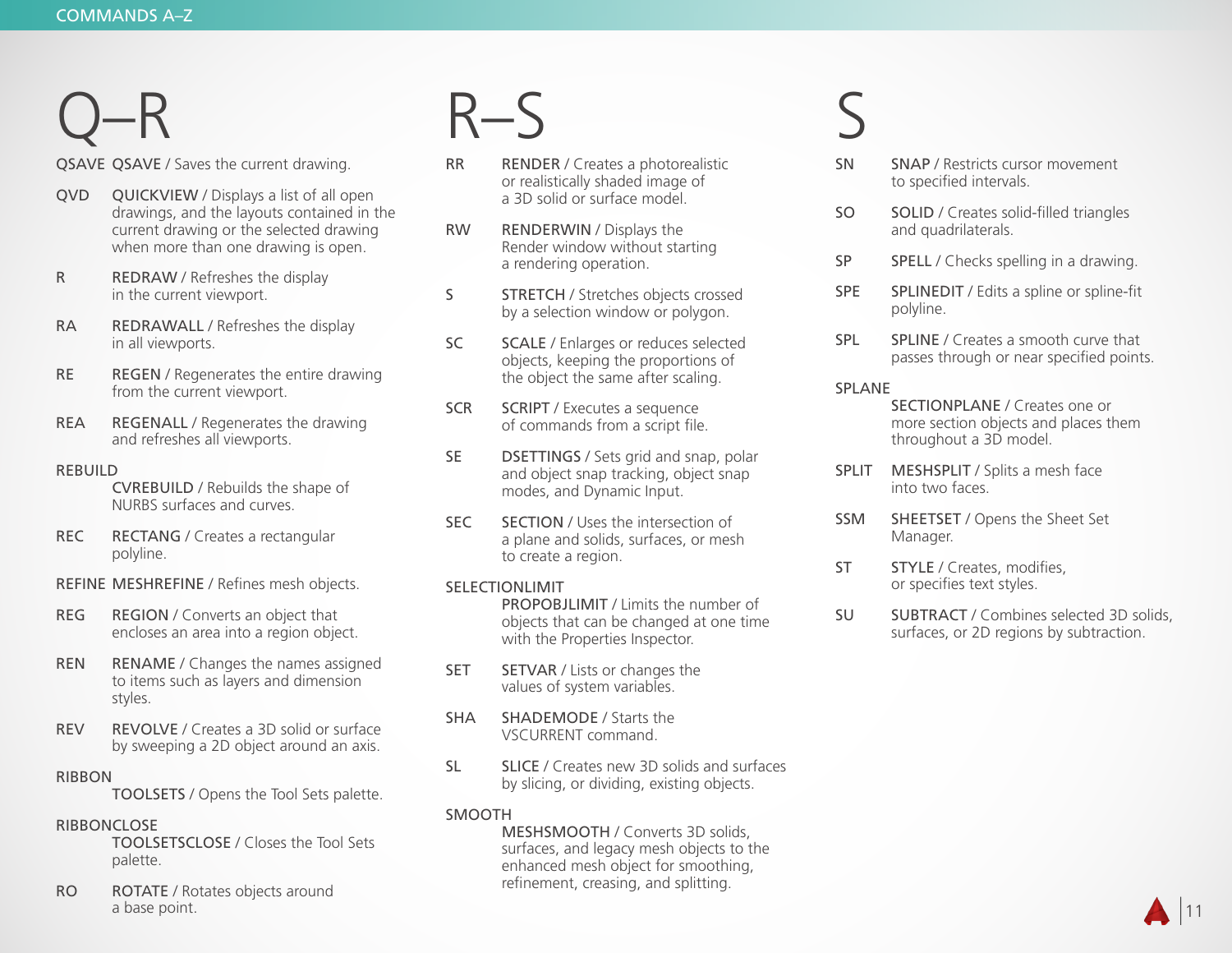T

- T MTEXT / Creates a multiline text object.
- TA TEXTALIGN / Aligns multiple text objects vertically, horizontally, or obliquely.
- TB TABLE / Creates an empty table object.
- TEDIT TEXTEDIT / Edits a dimensional constraint, dimension, or text object.

#### TEXTSTYLEEDIT

 STYLE / Creates, modifies, or specifies text styles.

- TH THICKNESS / Sets the default 3D thickness property when creating 2D geometric objects.
- THEME COLORSCHEME / Stores the current color scheme used by the program.
- TI TILEMODE / Controls whether paper space can be accessed.
- TO TOOLSETS / Opens the Tool Sets palette.
- TOL TOLERANCE / Creates geometric tolerances contained in a feature control frame.
- TOR TORUS / Creates a donut-shaped 3D solid.
- TP CONTENT / Opens the Content palette.
- TR TRIM / Trims objects to meet the edges of other objects.

## U–W

- U UNDO / Reverses the most recent action.
- UC UCSMAN / Manages defined user coordinate systems.
- UN UNITS / Controls coordinate and angle display formats and precision.

#### UNCREASE

 MESHUNCREASE / Removes crease from selected mesh object.

#### UNHIDE

 UNISOLATEOBJECTS / Displays objects previously hidden with the ISOLATEOBJECTS or HIDEOBJECTS command.

- UNI UNION / Unions two solid or two region objects.
- V VIEW / Saves and restores named views, camera views, layout views, and preset views.

#### VIEWPORTCLIP

 VPCLIP / Clips layout viewport objects and reshapes the viewport border.

- VP VPOINT / Sets the viewing direction for a 3D visualization of the drawing.
- VPORT VPORTS / Creates multiple viewports in model space or paper space
- VS VSCURRENT / Sets the visual style in the current viewport.
- W WBLOCK / Writes objects or a block to a new drawing file.
- WE WEDGE / Creates a 3D solid wedge.

### $X - 7$

- X EXPLODE / Breaks a compound object into its component objects.
- XA XATTACH / Inserts a DWG file as an external reference (xref).
- XB XBIND / Binds one or more definitions of named objects in an xref to the current drawing.
- XC XCLIP / Crops the display of a selected external reference or block reference to a specified boundary.
- XL XLINE / Creates a line of infinite length.
- XR XREF / Starts the EXTERNALREFERENCES command.
- Z ZOOM / Increases or decreases the magnification of the view in the current viewport.
- ZEBRA ANALYSISZEBRA / Projects stripes onto a 3D model to analyze surface continuity.
- ZIP ETRANSMIT / Creates a Self-Extracting or Zipped Transmittal Package.